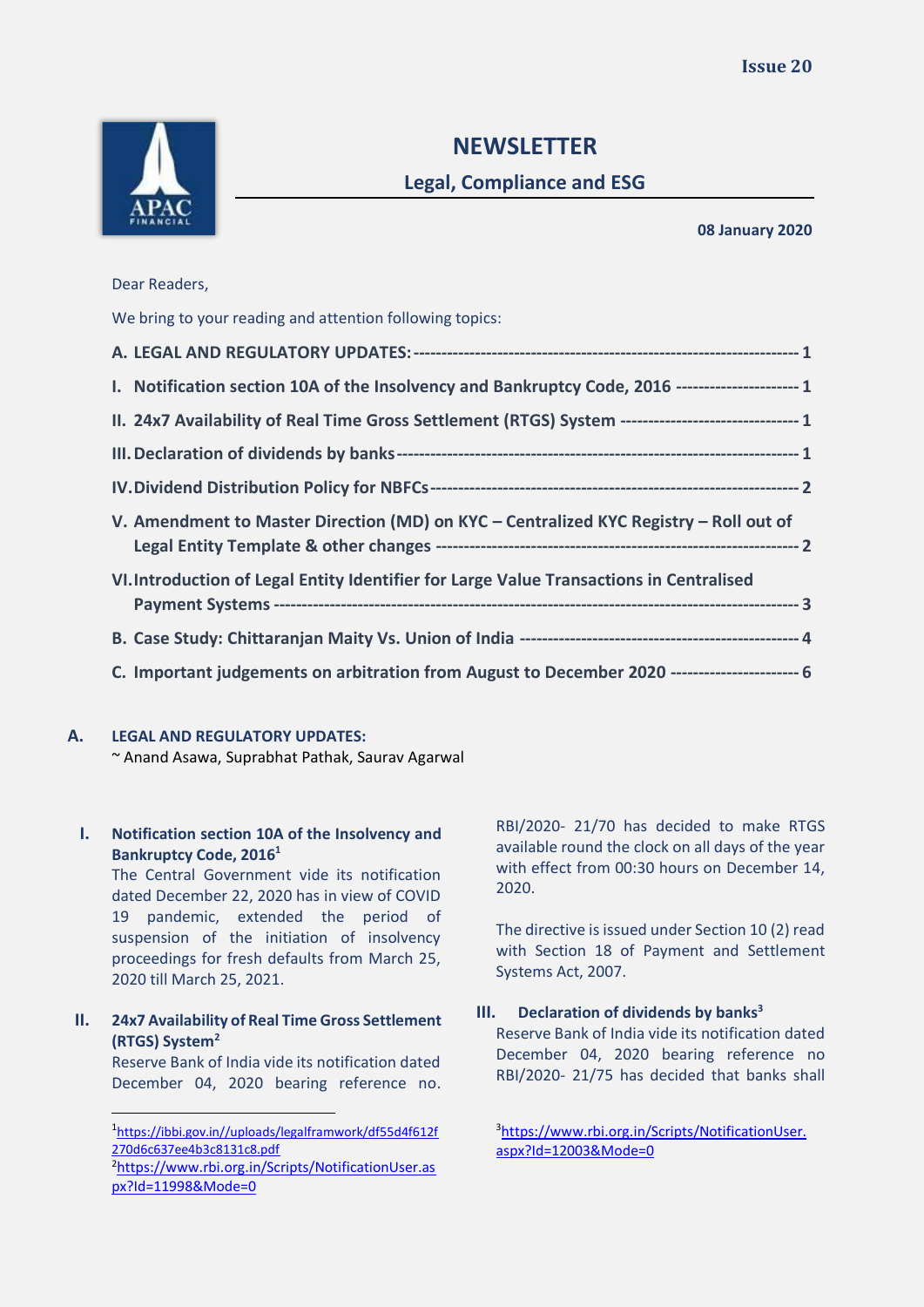not make any dividend payment on equity shares from the profits pertaining to the financial year ended March 31, 2020 in order to further strengthen the banks' balance sheets, while at the same time support lending to the real economy.

#### **IV. Dividend Distribution Policy for NBFCs**

<span id="page-1-0"></span>Unlike banks, currently there are no guidelines in place with regard to distribution of dividend by NBFCs. Keeping in view the increasing significance of NBFCs in the financial system and their interlinkages with different segments, it has been decided to formulate guidelines on dividend distribution by NBFCs.

In view of the above, RBI released Draft Circular on Declaration of Dividend by NBFCs on [December 9, 2020](https://rbidocs.rbi.org.in/rdocs/Content/PDFs/DECLARATIONNBFCS2B8209A722B248CB9869F12BB33D1A3A.PDF)<sup>4</sup> for comments from public by December 24, 2020.

<span id="page-1-1"></span>**V. Amendment to Master Direction (MD) on KYC – Centralized KYC Registry – Roll out of Legal Entity Template & other changes<sup>5</sup>**

RBI vide their circular No. RBI/2020-21/80 DOR.AML.BC.No.31/14.01.001/2020-21 dated December 18, 2020 issued circular on Amendment to Master Direction (MD) on KYC – Centralized KYC Registry (CYKCR) – Roll out of Legal Entity Template & other changes.

#### Key Highlights:

• As the CKYCR is now fully operational for individual customers, it has been decided to extend the CKYCR to Legal Entities (LEs). Accordingly, REs shall upload the KYC data pertaining to accounts of LEs opened on or after April 1, 2021, on to CKYCR in terms of Rule 9 (1A) of the PML Rules. The LE Template and the Annex thereof are attached as Annex "A" and Annex "B" respectively to this circular. The LE Template would be released by CERSAI well in advance so that REs start using it from the notified date. REs shall also ensure that in case of accounts of LEs opened prior to April 1, 2021, the KYC records are uploaded on to

CKYCR during the process of periodic updation as specified in Section 38 of the Master Direction, or earlier when the updated KYC information is obtained/received from the customer in certain cases. REs shall ensure that during periodic updation, the customers' KYC details are migrated to current Customer Due Diligence (CDD) standards.

- In order to ensure that all existing KYC records of individual customers are incrementally uploaded on to CKYCR, REs shall upload the KYC data pertaining to accounts of individuals opened prior to January 01, 2017, at the time of periodic updation as specified in Section 38 of the Master Direction, or earlier when the updated KYC information is obtained/received from the customer in certain cases. REs shall ensure that during periodic updation, the customers' KYC details are migrated to current CDD standard.
- Where a customer, for the purpose of establishing an account based relationship, submits a KYC Identifier to a RE, with an explicit consent to download records from CKYCR, then such RE shall retrieve the KYC records online from CKYCR using the KYC Identifier and the customer shall not be required to submit the same KYC records or information or any other additional identification documents or details, unless – (i) there is a change in the information of the customer as existing in the records of CKYCR; (ii) the current address of the customer is required to be verified; (iii) the RE considers it necessary in order to verify the identity or address of the customer, or to perform enhanced due diligence or to build an appropriate risk profile of the client.
- Once KYC Identifier is generated by CKYCR, the REs shall ensure that the same is communicated to the individual/legal entity as the case may be.

<sup>5</sup>[https://rbidocs.rbi.org.in/rdocs/notification/PDFs/](https://rbidocs.rbi.org.in/rdocs/notification/PDFs/CKYCRLEB3990A3432AC4BAB95D7A77854CE011F.PDF) [CKYCRLEB3990A3432AC4BAB95D7A77854CE011F.P](https://rbidocs.rbi.org.in/rdocs/notification/PDFs/CKYCRLEB3990A3432AC4BAB95D7A77854CE011F.PDF) [DF](https://rbidocs.rbi.org.in/rdocs/notification/PDFs/CKYCRLEB3990A3432AC4BAB95D7A77854CE011F.PDF)

APAC Financial Services Private Limited First Floor, Ashford Centre, Shankar Rao Naram Marg, Lower Parel (W), Mumbai 400013

<sup>4</sup>[https://rbidocs.rbi.org.in/rdocs/Content/PDFs/DEC](https://rbidocs.rbi.org.in/rdocs/Content/PDFs/DECLARATIONNBFCS2B8209A722B248CB9869F12BB33D1A3A.PDF) [LARATIONNBFCS2B8209A722B248CB9869F12BB33](https://rbidocs.rbi.org.in/rdocs/Content/PDFs/DECLARATIONNBFCS2B8209A722B248CB9869F12BB33D1A3A.PDF) [D1A3A.PDF](https://rbidocs.rbi.org.in/rdocs/Content/PDFs/DECLARATIONNBFCS2B8209A722B248CB9869F12BB33D1A3A.PDF)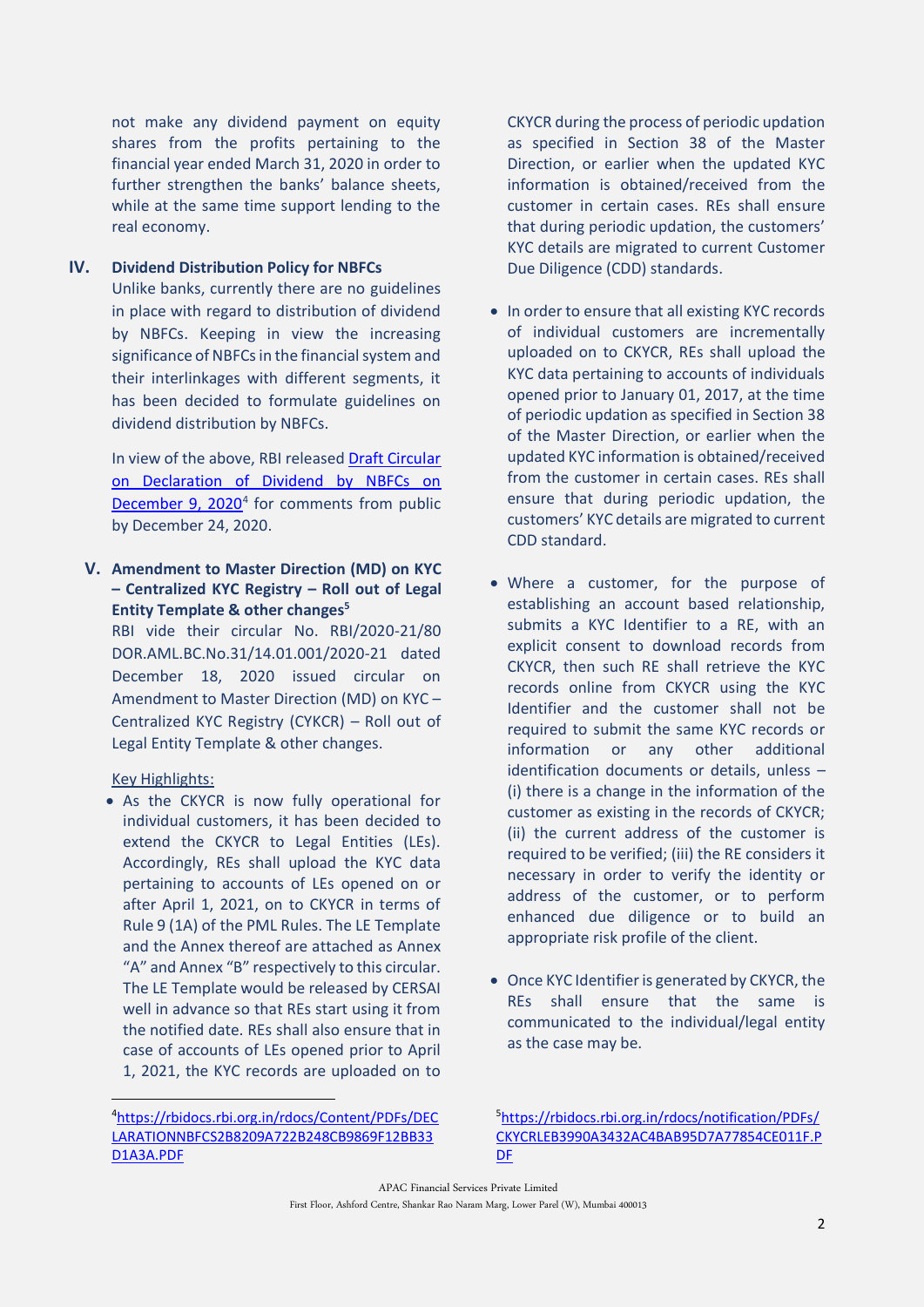### <span id="page-2-0"></span>**VI. Introduction of Legal Entity Identifier for Large Value Transactions in Centralised Payment Systems<sup>6</sup>**

The Reserve Bank of India issued a Circular dated January 5, 2021 with respect to "Introduction of Legal Entity Identifier (LEI) for Large Value Transactions in Centralised Payment Systems".

LEI is a 20 digit number used to uniquely identify parties to financial transactions worldwide. It was introduced by the RBI in a phased manner for participants in the over the counter (OTC) derivative and non-derivative markets as also for large corporate borrowers.

RBI has decided to introduce the LEI system for all payment transactions of value Rs.50 crore and above undertaken by entities (nonindividuals) using Real Time Gross Settlement (RTGS) and National Electronic Funds Transfer (NEFT). In preparation for the introduction of the LEI system across all payment transactions, member banks should:

- 1. advise entities who undertake large value transactions (Rs.50 crore and above) to obtain LEI in time, if they do not already have one;
- 2. include remitter and beneficiary LEI information in RTGS and NEFT payment messages (details of the identified fields in the messaging structures of RTGS and NEFT for inclusion of LEI information are at Annex to the Circular);
- 3. maintain records of all transactions of Rs.50 crore and above through RTGS and/or NEFT.

<span id="page-2-1"></span>Entities can obtain LEI from any of the Local Operating Units accredited by the Global Legal Entity Identifier Foundation (GLEIF). LEI can be obtained from Legal Entity Identifier India Ltd. (https://www.ccilindia-lei.co.in), which is also recognised as an issuer of LEI by the RBI under the Payment and Settlement Systems Act, 2007.

These directions will come into effect from April 1, 2021.

<sup>6</sup>[https://rbidocs.rbi.org.in/rdocs/notification/PDFs/](https://rbidocs.rbi.org.in/rdocs/notification/PDFs/NEFT65551DCFBD1E41E6ACBD1B5D89F01329.PDF) [NEFT65551DCFBD1E41E6ACBD1B5D89F01329.PDF](https://rbidocs.rbi.org.in/rdocs/notification/PDFs/NEFT65551DCFBD1E41E6ACBD1B5D89F01329.PDF)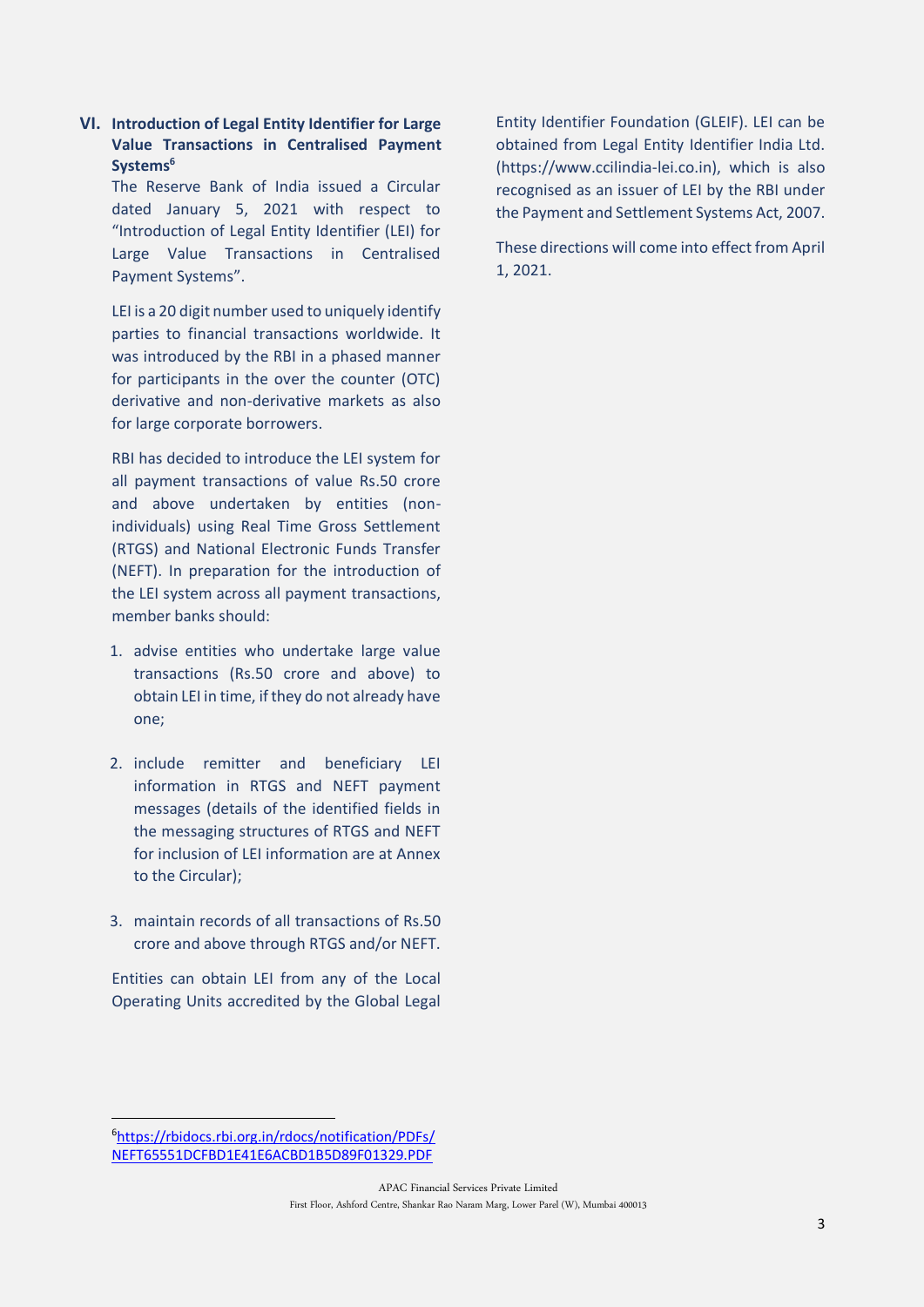#### **B. Case Study: Chittaranjan Maity Vs. Union of India**

## *Can an arbitrator award pendente lite interest when parties had agreed to contrary under the terms of agreement?<sup>7</sup>*

The Hon'ble Supreme Court of India in case titled Chittaranjan Maity Vs. Union of India decided on 03.10.2017, has reaffirmed the position under Section 31(7)(a) of the Arbitration and Conciliation Act, 1996 ("**Act**") that when parties had agreed under the terms of the agreement that pendente lite interest shall not be payable, the Arbitrator cannot award interest between the date on which the cause of action arose till the date of the award.

#### Facts of the case:

The Supreme Court granted leave to appeal challenging the legality and correctness of the judgment dated 29.09.2011 passed by the Division Bench of the Calcutta High Court wherein the Division Bench had set aside the judgment and order of the Single Bench dated 27.01.2009.

The matter involved two questions of law as below:

1. Whether the Division Bench was justified in considering the arbitrability of the dispute raised by the Respondent for the first time in the appeal on the basis of a "No Claims Certificate" issued by the Appellant to the Respondent; and

2. Whether the Arbitral Tribunal was justified in awarding interest on the delayed payments in favour of the Appellant in view of specific clause in the agreement prohibiting award of pre-award interest.

In the present case, the Appellant's tender in response to the invitation of the Respondent for execution of balance of earth work for formation of banks for laying railway line, roads, platforms and miscellaneous work in connection with the new goods terminal yard of South-Eastern Railway at Sankrail in Howrah District was accepted. An agreement was entered into by and between the Appellant and the Respondent on 22.08.1991, wherein the General Conditions of the Contract (GCC) were incorporated and the parties were bound by the terms and conditions thereof. Disputes and differences arose between the parties regarding execution of work and its purported abandonment and accordingly the Appellant demanded reference of the dispute to arbitration. Ultimately, the Appellant filed an application under Section 11(6) of the Act for appointment of an arbitrator before the Calcutta High Court and pursuant to the Order, the Arbitral Tribunal was constituted which adjudicated the disputes raised by the parties.

The Arbitral Tribunal passed an award on 20.09.2006 in favour of the Appellant. The Respondent moved an application under Section 34 of the Act for setting aside the award. The Single Bench of the Calcutta High Court dismissed the application which was again challenged by the Respondent before the Division Bench.

In the appeal before the Division Bench it was contended that the Appellant had issued a "No Claims Certificate" to the Respondent for the first time, thereby forfeiting their right for any claim from the Respondent.

In regards to award of pendente lite interest it was contended that in view of Clause 16(2) of the GCC, no interest could have been awarded to the Appellant. Clause 16(2) of the GCC read as follows:

"16(2) – No interest will be payable upon the earnest money or the security deposit or amounts payable to the contractor under the contract, but government securities deposit in terms of sub-clause (1) of this clause will be repayable (with) interest accrued thereon."

The Division Bench by its judgment set-aside the judgment of the Single Bench by allowing the appeal of the Respondent.

<sup>7</sup> Source: Whitespan Advisory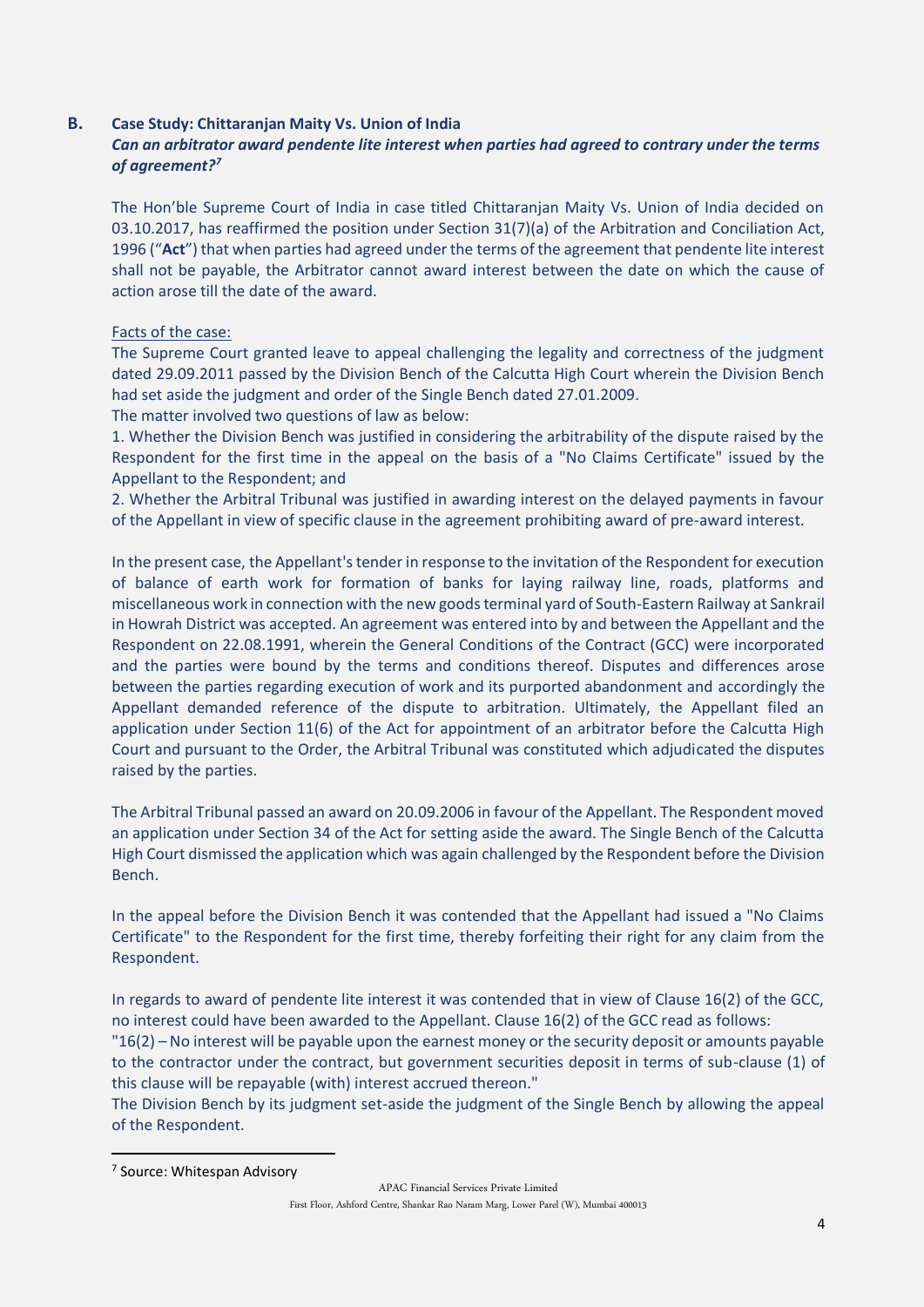Being aggrieved and dissatisfied with the order dated 29.09.2011, the Appellant preferred Special Leave Petitions before the Hon'ble Supreme Court.

#### Judgment:

The Supreme Court partly allowed the Appeal and decided the issue of arbitrability of the claim in light of the issuance of the "No Claims Certificate" in favour of the Appellant whereas on the issue of award of interest relied upon the specific agreement between the parties prohibiting award of pendente lite interest to hold that the Appellant was not entitled to any interest up to the date of the award.

On the issue of "No Claims Certificate" the Supreme Court accepted the position of law laid down in National Insurance and Mcdermott International Inc. to hold that the Division Bench was not justified while considering the arbitrability of the disputes for the first time, particularly, when the Respondent had not urged the issue relating to "No Claims Certificate" before the Chief Justice of the Calcutta High Court, the Arbitral Tribunal or before the Single Judge.

On the issue of awarding of pendente lite interest, the Supreme Court compared the position of law as prevailing under the Arbitration Act, 1940 with the provision contained in Section 31(7)(a) of the Act. The Supreme Court noted that a specific provision has been created under the Act whereby if the agreement prohibits award of interest for the pre-award period (i.e. pendente lite period), the Arbitrator cannot award interest for the said period.

<span id="page-4-0"></span>The specific bar contained in Clause 16(2) of the GCC was also considered: Hon'ble Court observed that in view of specific provision contained in Section 31(7)(a) of the Act, award of interest has been made subject to any agreement to the contrary between the parties. In the present case, Clause 16(2) of the GCC expressly barring award of interest would therefore prevail over the power of the Arbitrator to award interest. Hence, it was held that the Appellant was not entitled to any pendente lite interest.